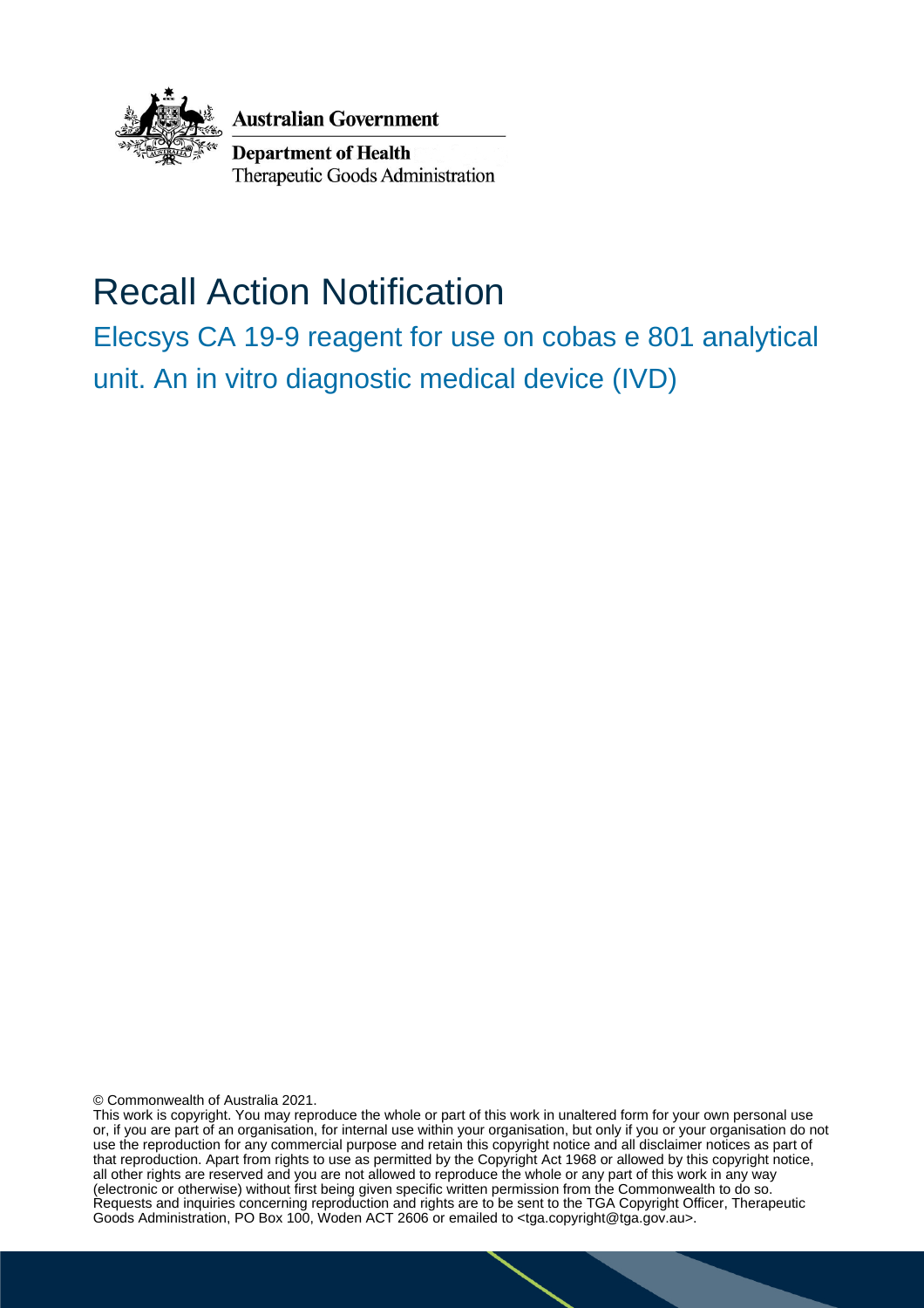### **Important information on the System for Australian Recall Actions**

**The TGA publishes information about therapeutic goods supplied in the Australian market that have been subject to a recall action in a publicly searchable database.**

**Recall action means action taken by the responsible entity (being the person who is responsible for taking the recall action) to resolve a problem with therapeutic goods supplied in the Australian market that have, or may potentially have, deficiencies relating to safety, quality, efficacy (performance) or presentation.**

- **Recall actions include: the permanent removal of therapeutic goods from supply in the market, the taking of corrective action in relation to therapeutic goods (such as repair, modification, adjustment or relabelling) and, in the case of medical devices that have been implanted into patients, the issuing of a hazard alert containing information for health practitioners on how to manage patients.**
- **More information about Australian recall actions is available at <**http://tga.gov.au/safety/recalls-about.htm**>**
- **If you are taking a medicine, using a medical device or have had a medical device implanted into you, that is the subject to a recall action, and you have any concerns you should seek advice from a health professional. <**http://www.healthdirect.org.au/**>**

#### **About the release of this information**

While reasonable care is taken to ensure that the information is an accurate record of recall actions that responsible entities have reported to the TGA or of which the TGA has become aware, the TGA does not guarantee or warrant the accuracy, reliability, completeness or currency of the information or its usefulness in achieving any purpose. To the fullest extent permitted by law, including but not limited to section 61A of the Therapeutic Goods Act 1989, the TGA will not be liable for any loss, damage, cost or expense incurred in or arising by reason of any person relying on this information.

The information contained in the SARA database is released under s 61(5C) of the Therapeutic Goods Act 1989. Copyright restrictions apply to the System of Australian Recall actions (SARA) <http://tga.gov.au/about/websitecopyright.htm>.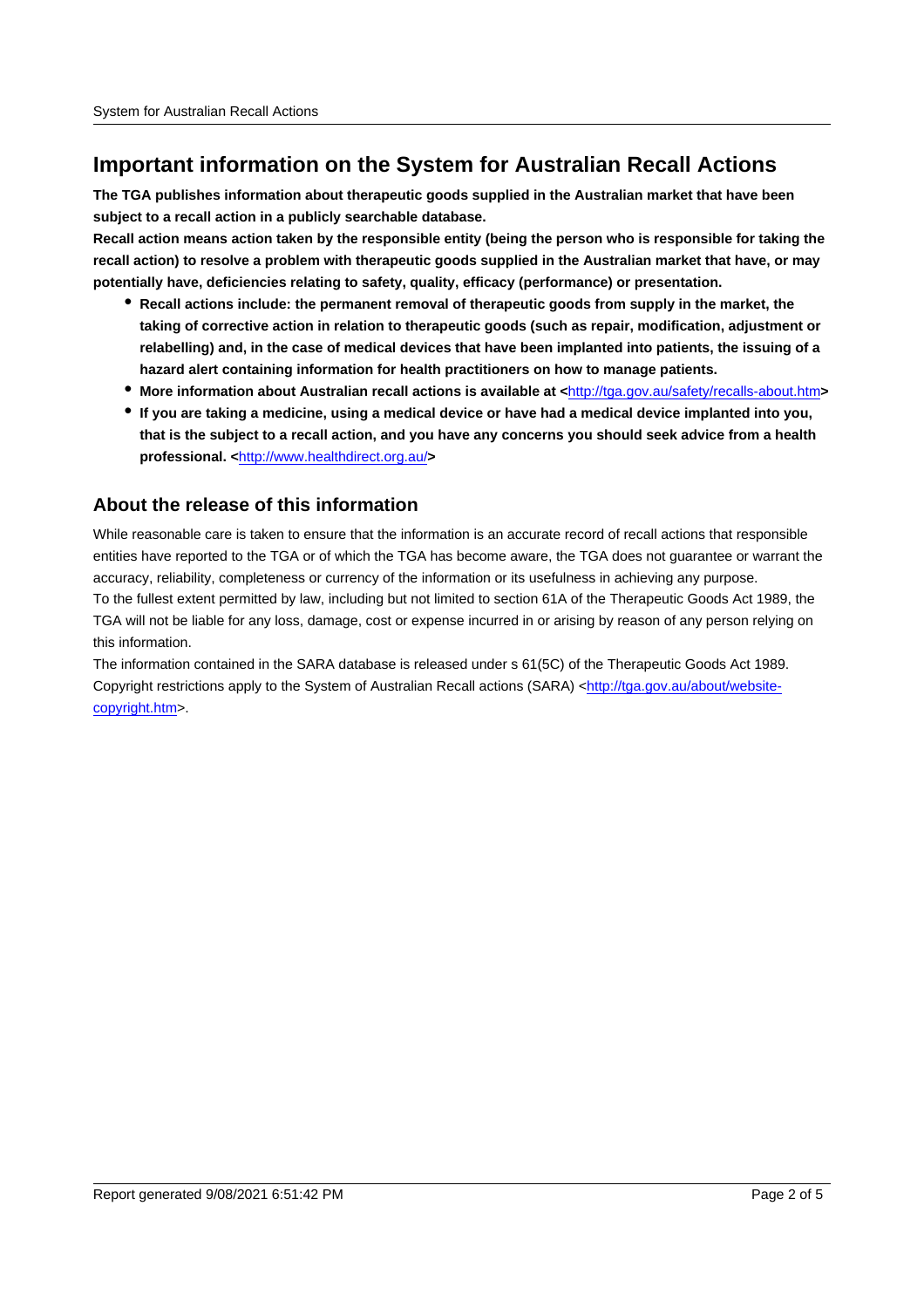## **Recall detail**

| <b>Type of Producti</b>                             | <b>Medical Device</b>                                                                                                                                                                                                                                                                                                                                                                                                                                                                                                                                                                                   |
|-----------------------------------------------------|---------------------------------------------------------------------------------------------------------------------------------------------------------------------------------------------------------------------------------------------------------------------------------------------------------------------------------------------------------------------------------------------------------------------------------------------------------------------------------------------------------------------------------------------------------------------------------------------------------|
| <b>TGA Recall Reference</b> ii                      | RC-2021-RN-01622-1                                                                                                                                                                                                                                                                                                                                                                                                                                                                                                                                                                                      |
| <b>Product</b><br><b>Name/Descriptioniii</b>        | Elecsys CA 19-9 reagent for use on cobas e 801 analytical unit. An in vitro diagnostic<br>medical device (IVD)                                                                                                                                                                                                                                                                                                                                                                                                                                                                                          |
|                                                     | Material number: 07027028190                                                                                                                                                                                                                                                                                                                                                                                                                                                                                                                                                                            |
|                                                     | Lot number: 525510                                                                                                                                                                                                                                                                                                                                                                                                                                                                                                                                                                                      |
|                                                     | ARTG 174912                                                                                                                                                                                                                                                                                                                                                                                                                                                                                                                                                                                             |
|                                                     | (Roche Diagnostics Australia Pty Limited - Clinical chemistry tumour marker IVDs)                                                                                                                                                                                                                                                                                                                                                                                                                                                                                                                       |
| Recall Action Leveliv                               | Hospital                                                                                                                                                                                                                                                                                                                                                                                                                                                                                                                                                                                                |
| <b>Recall Action</b><br>Classification <sup>V</sup> | Class II                                                                                                                                                                                                                                                                                                                                                                                                                                                                                                                                                                                                |
| <b>Recall Action</b><br><b>Commencement Datevi</b>  | 27/07/2021                                                                                                                                                                                                                                                                                                                                                                                                                                                                                                                                                                                              |
| Responsible Entity <sup>vii</sup>                   | Roche Diagnostics Australia Pty Limited                                                                                                                                                                                                                                                                                                                                                                                                                                                                                                                                                                 |
| <b>Reason / Issueville</b>                          | Roche Diagnostics has previously advised of receiving an extremely small number of<br>reports worldwide of non-reproducible elevated results in selected lots of Elecsys CA 19-9<br>E2G for use on the cobas e 801 analytical unit, with both serum and plasma samples.<br>This recall notification is an update to RC-2020-RN-00097-1 to add a new Elecsys CA 19-<br>9 affected lot number 525510 as Roche Diagnostics have now received this lot from the<br>manufacturer.<br>This issue can lead to non-reproducible elevated CA 19-9 results and therefore could<br>affect clinical interpretation. |
| <b>Recall Actionix</b>                              | <b>Product Defect Correction</b>                                                                                                                                                                                                                                                                                                                                                                                                                                                                                                                                                                        |

The TGA publishes Australian recall actions in a searchable database to ensure the public has access to information about therapeutic products that have been recalled from the Australian market. If you are concerned about your health or if you have experienced an adverse event please seek advice from a health professional as soon as possible. Please read all the important information at the beginning of this report.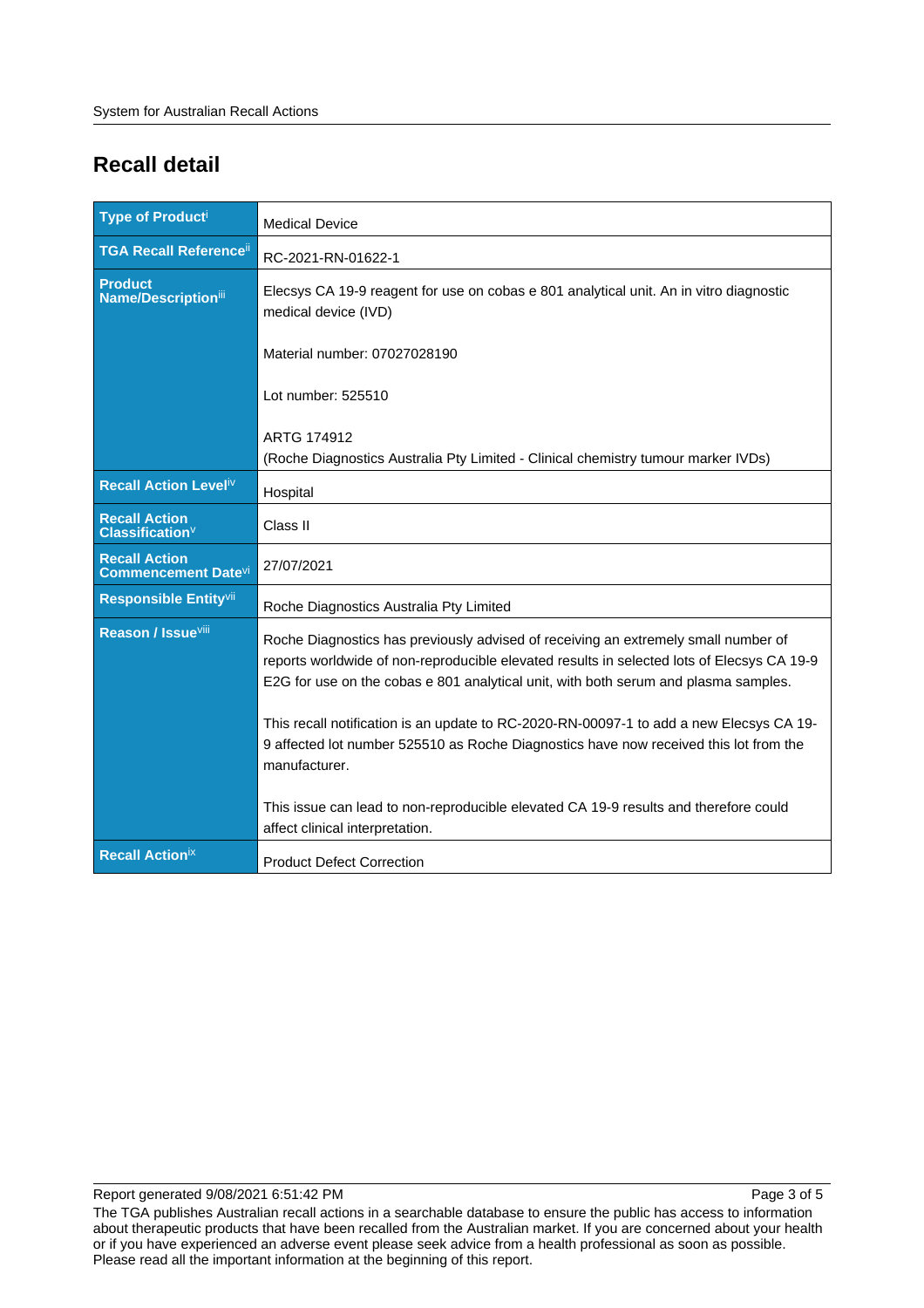#### System for Australian Recall Actions

| <b>Recall Action</b><br><b>Instructions</b> <sup>×</sup> | Roche Diagnostics is advising customers using the lot included in this recall action may<br>continue to do so as long as the workaround described in the Customer Letter (supplied to<br>impacted facilities) is taken into account.                                                                                                                                                                                 |
|----------------------------------------------------------|----------------------------------------------------------------------------------------------------------------------------------------------------------------------------------------------------------------------------------------------------------------------------------------------------------------------------------------------------------------------------------------------------------------------|
|                                                          | Customers are requested to not invert or shake the ePack prior to loading on the cobas e<br>801 analytical unit and to perform duplicate testing from the same tube for all results $=$ 37<br>$U/mL$ .                                                                                                                                                                                                               |
|                                                          | Based on the most recent reports, customers are advised to perform double<br>determinations from the same tube for all results $=$ 37 U/mL CA 19-9 when using the<br>reagent lot 525510 in order to allow the detection of possible non-reproducible elevated<br>results (high flyers). Customers can still use the entire e-Pack and there is no need to<br>restrict the number of determinations to the first 200. |
|                                                          | When a new unaffected lot becomes available, Roche Diagnostics will contact affected<br>customers.                                                                                                                                                                                                                                                                                                                   |
| <b>Contact Information</b> xi                            | 1800 645 619 - Roche Diagnostics Australia Technical Support                                                                                                                                                                                                                                                                                                                                                         |

### **Footnotes**

i Type of Product: Medicine, Medical Device, or Biological

ii TGA Recall Reference: Unique number given by the TGA

iii Product Name/Description: Brand name (including active ingredient for medicines) and may include generic reference for the kind of medical devices. Includes all necessary information such as affected: catalogue / model and / or batch / serial numbers.

iv Recall Action Level: The level to which the recall action is to be undertaken. This is based on the significance of the risk and the channels through which the goods have been distributed. The recall action levels are / Wholesale / Hospital / Retail / Consumer.

- **Wholesale** includes wholesalers and state purchasing authorities.
- **Hospital** includes nursing homes and institutions, hospital pharmacists, ambulance services, blood and tissue banks and laboratories as well as wholesale as appropriate.
- **Retail** includes retail pharmacists, medical, dental and other health care professionals as well as wholesale and hospital as appropriate.
- **Consumer** includes patients and consumers, as well as wholesale, hospital and retail levels as appropriate.

v Recall Action Classification\*\*: Recall actions of therapeutic goods are classified based on the potential risk the deficiency poses to patients / consumers. They are classified as Class I, Class II or Class III.

- **Class I** A situation in which there is a reasonable probability that the use of, or exposure to, the deficient therapeutic good(s) will cause serious adverse health consequences or death.
- **Class II** A situation in which use of, or exposure to, the deficient therapeutic good(s) may cause temporary or medically reversible adverse health consequences, or where the probability of serious adverse health consequences is remote.
- **Class III** A situation in which use of, or exposure to, the deficient therapeutic good(s) is not likely to cause adverse health consequences.

vi Recall Action Commencement Date: The date the recall strategy and communication was agreed by the TGA.

vii Responsible Entity: Sponsor / Supplier / Importer responsible for the recall actions.

viii Reason / Issue: Reason for the recall action.

#### Report generated 9/08/2021 6:51:42 PM

Page 4 of 5

The TGA publishes Australian recall actions in a searchable database to ensure the public has access to information about therapeutic products that have been recalled from the Australian market. If you are concerned about your health or if you have experienced an adverse event please seek advice from a health professional as soon as possible. Please read all the important information at the beginning of this report.